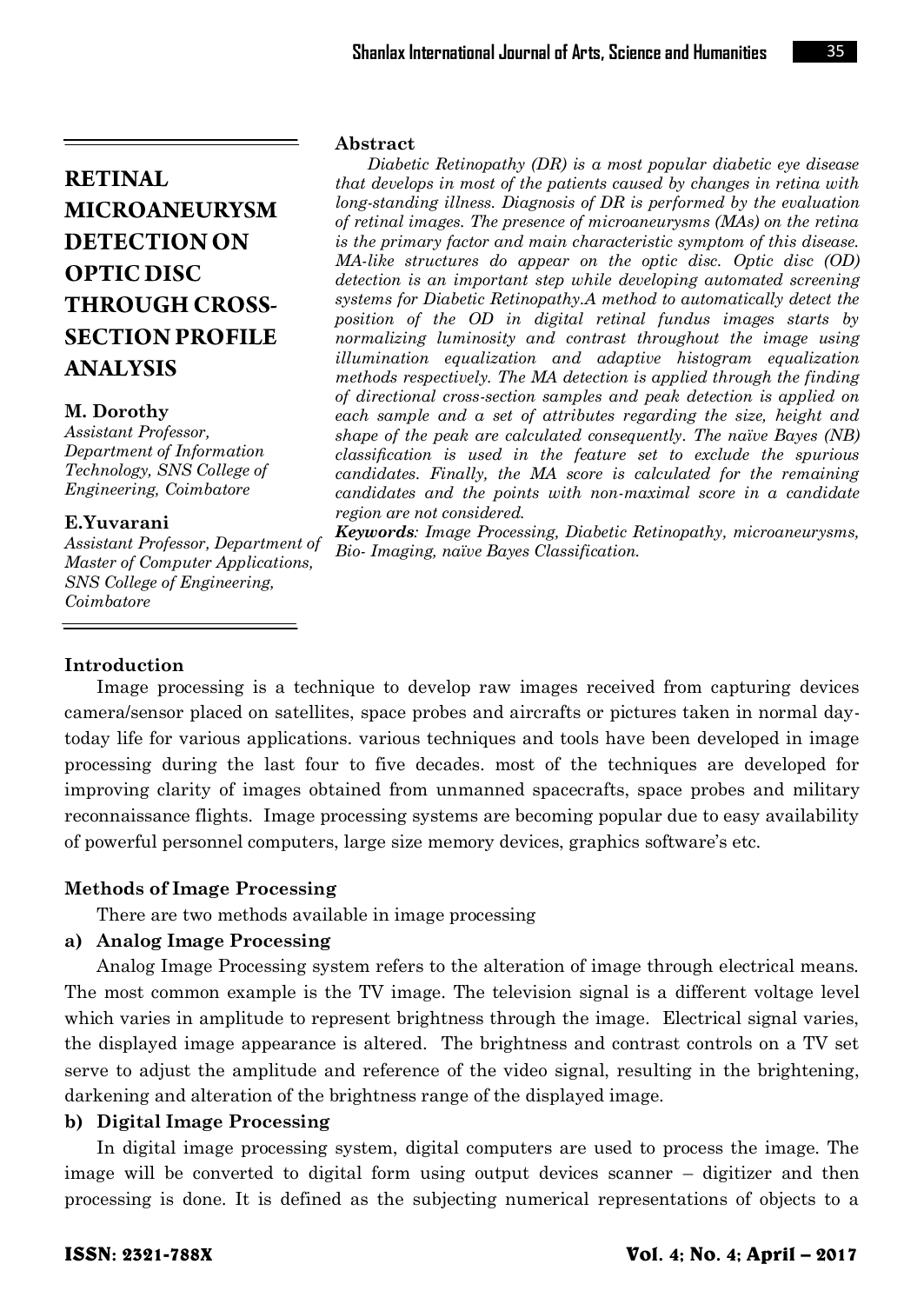series of operations in order to obtain a desired result. It starts with one image and produces a modified version of the same. It is therefore a process that takes an image into another. The term digital image processing generally refers to processing of a two-dimensional picture by a digital computer. In a broader perspective, it implies digital processing of any two-dimensional data. A digital image is an array of real numbers represented by a finite number of bits. The principle advantages of digital image processing methods are its versatility, repeatability and the preservation of original data precision.

## **Image Pre-Processing Techniques**

- Image representation
- Image pre-processing  $\bullet$
- Image enhancement  $\bullet$
- $\bullet$ Image restoration
- $\bullet$ Image data compression

# **Applications of Image Processing**

Image processing is used in various applications such as:

- In medical, image processing is used to develop a system capable of determining human blood types for emergency situations and so with fast response
- In forensic studies, image processing can be a useful tool in the forensic examination and extraction of information from contested figures and images
- In textile industry, image processing is used to determine yarn mass parameters as well  $\bullet$ as yarn production characteristics
- In military, the main objective of the work is to achieve the automatic evaluation of  $\bullet$ surveillance pictures
- In radiology, doctors use the equipment built with image processing technology for the detection of health problems such as cancerous tumors and blockages in blood vessels
- Police detectives use digital photo processing technology that is designed to detect specific faces, which helps them in apprehending criminals.
- Graphic designers and animation artists use image processing to create illustrations and computer game characters
- Angiography is a specific application of image signal processing that renders highly contrasted images of a patient's blood vessels and any potentially dangerous clots or plaques within them
- Image processing applications can also be found in computerized axial tomography (CAT) scans, which have improved the rates of early cancer detection and have thus increased patients' chances of recovery

## **Bio-Medical Engineering**

Bio- Medical Engineering is the broad area of engineering principles and design concepts to medicine and biology. This field seeks to close the gap between engineering and medicine: It combines the design and problem solving skills of engineering with medical and biological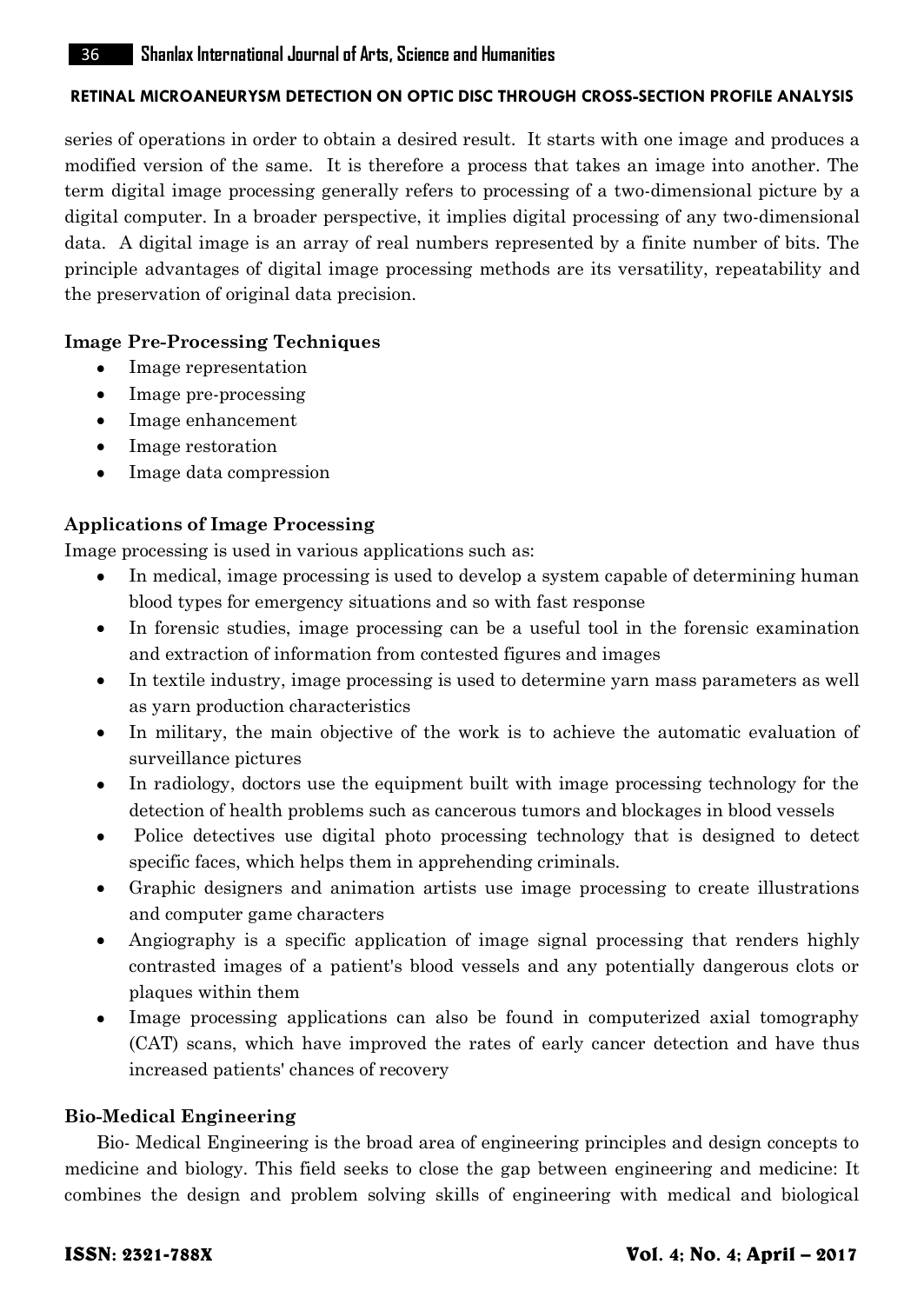sciences to advance healthcare treatment, including diagnosis, monitoring, treatment and therapy. Biomedical engineering is one of the recently emerged as its own discipline, compared to many other engineering fields. Such an evolution is common as a new field transitions from being an interdisciplinary specialization among already-established fields, to being considered a field in itself. Most of the work in biomedical engineering consists of research and development, spanning a broad array of subfields (see below). Prominent biomedical engineering applications include the development of biocompatible prostheses, various diagnostic and therapeutic medical devices ranging from clinical equipment to micro-implants, common imaging equipment such as MRIs and EEGs, regenerative tissue growth, pharmaceutical drugs and therapeutic biological. In biomedical processing system medical Imaging relates knowledge of a unique physical phenomenon (radiation, sound, magnetism etc.) with high-speed electronic data processing, examine and display to generate an image. Often, these images can be obtained with minimal or completely non invasive procedures, making them less painful and more readily repeatable than invasive techniques. Examples include Magnetic Resonance Imaging (MRI), ultrasound and computed tomography (CT). Medical imaging is the technique and process used to create images of the human body (or parts and function thereof) for clinical purposes (medical procedures seeking to reveal, diagnose, or examine disease) or medical science (including the study of normal anatomy and physiology). Removal of organs and tissues can be performed for medical reasons, such procedures are not usually referred to as medical imaging, but rather are a part of pathology. Measurement and recording techniques which are not primarily designed to produce images, such as electroencephalography (EEG), magneto encephalography (MEG), electrocardiography (EKG), and others, but which produce data susceptible to be represented as maps (i.e., containing positional information), can be seen as forms of medical imaging. In the clinical context, "invisible light" medical imaging is generally equated to radiology or "clinical imaging" and the medical practitioner responsible for interpreting (and sometimes acquiring) the images are a radiologist. "Visible light" medical imaging involves digital video or still pictures that can be seen without special equipment. Dermatology and wound care are two visual representations that utilize visible light imagery. Diagnostic radiography designates the technical aspects of medical imaging and in particular the acquisition of medical images. The radiographer or radiologic technologist is usually responsible for obtaining medical images of diagnostic quality, although some radiological interventions are performed by radiologists. While radiology is an evaluation of anatomy, nuclear medicine provides functional assessment.

As a field of scientific research, medical image processing system is a part of a subdiscipline of biomedical engineering, medical physics or medicine depending on the context: Research and development in the area of instrumentation, image acquisition (e.g. radiography), modeling and quantification are usually the preserve of biomedical engineering, medical physics, and computer science; Research into the application and interpretation of medical images is usually the preservation of radiology and the medical sub-discipline relevant to medical condition or area of medical science (neuroscience, cardiology, psychiatry, psychology, etc.) under investigation. Most of the techniques developed for medical imaging also have scientific and industrial applications.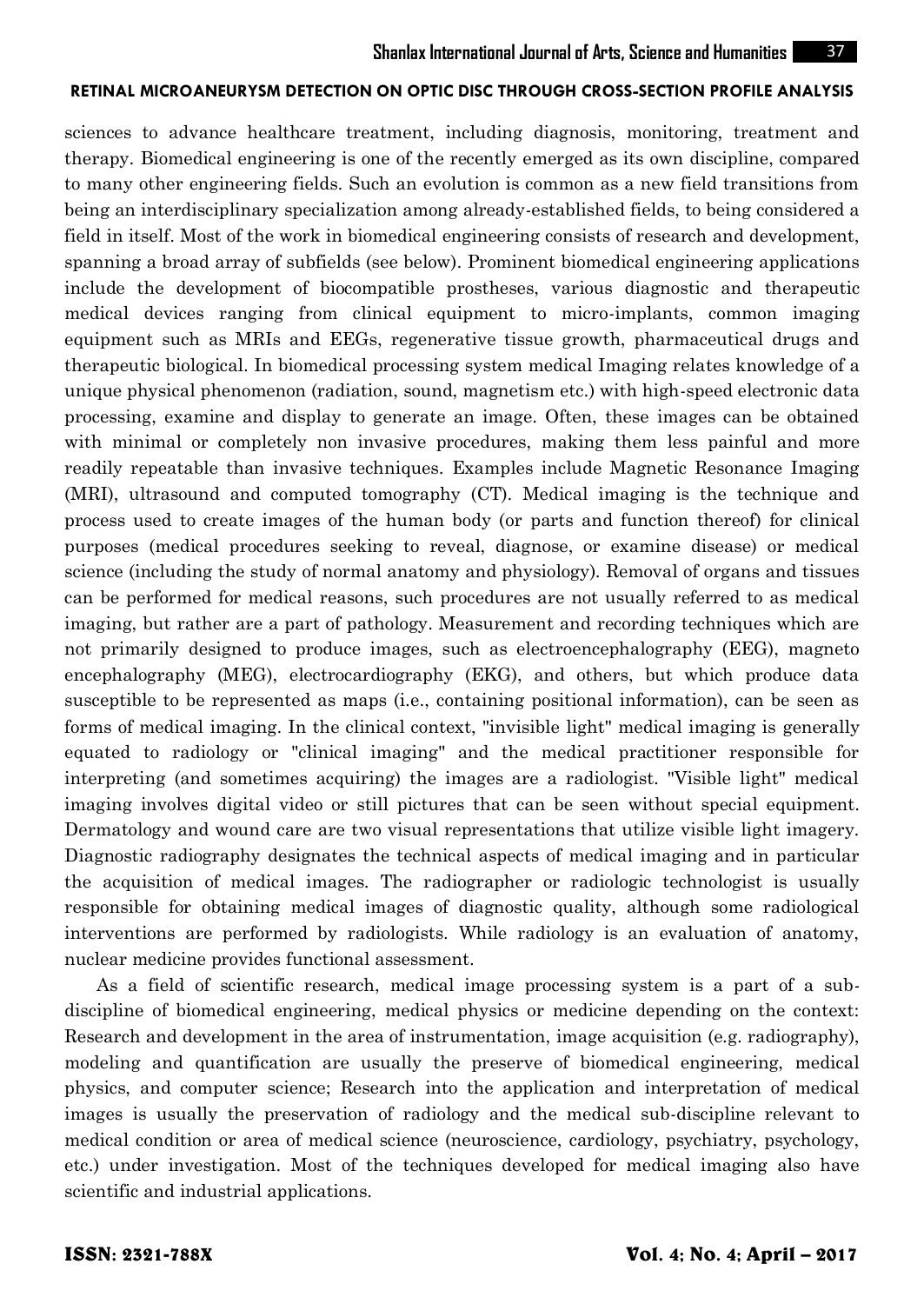Medical imaging is often perceived to designate the set of techniques that noninvasively produce images of the internal aspect of the body. In this restricted sense, medical imaging can be seen as the solution of mathematical inverse problems. This means that cause (the properties of living tissue) is inferred from effect (the observed signal). In the case of ultrasonography the probe consists of ultrasonic pressure waves and echoes inside the tissue show the internal structure. In the case of projection radiography, the probe is X-ray radiation which is absorbed at different rates in different tissue types such as bone, muscle and fat. Medical imaging has revolutionized the medicine by providing cost-efficient healthcare and effective diagnosis in all major disease areas. Medical imaging allows scientists and physicians to understand potential life-saving information using less invasive techniques. In medical imaging the quality of the image acquisition and the image interpretation determines the accuracy of diagnosis. Computers have a huge impact on the acquisition of medical images. They perform multi-pronged functions like controlling imaging hardware performing reconstruction, post-processing of the image data and storing the scans. In contrast, the role of computers in the interpretation of medical images has so far been limited. Interpretation remains an almost exclusively human domain.

#### **Structure of the Eye**





- Optic disc **–** It is the place where blood vessels converge  $\bullet$
- Fovea It is the part of the eye, located in the center of the macula region of the retina  $\bullet$
- Retina It is the light sensitive layer which lines the inner surface of the eye  $\bullet$
- Sclera It is the white part of the eye
- Pupil It is the black part of the eye  $\bullet$

## **Related Work**

Diabetic Retinopathy (DR) is one of the complications of diabetes that develops in most of the patients with long- standing illness, and the leading cause of blindness in the developed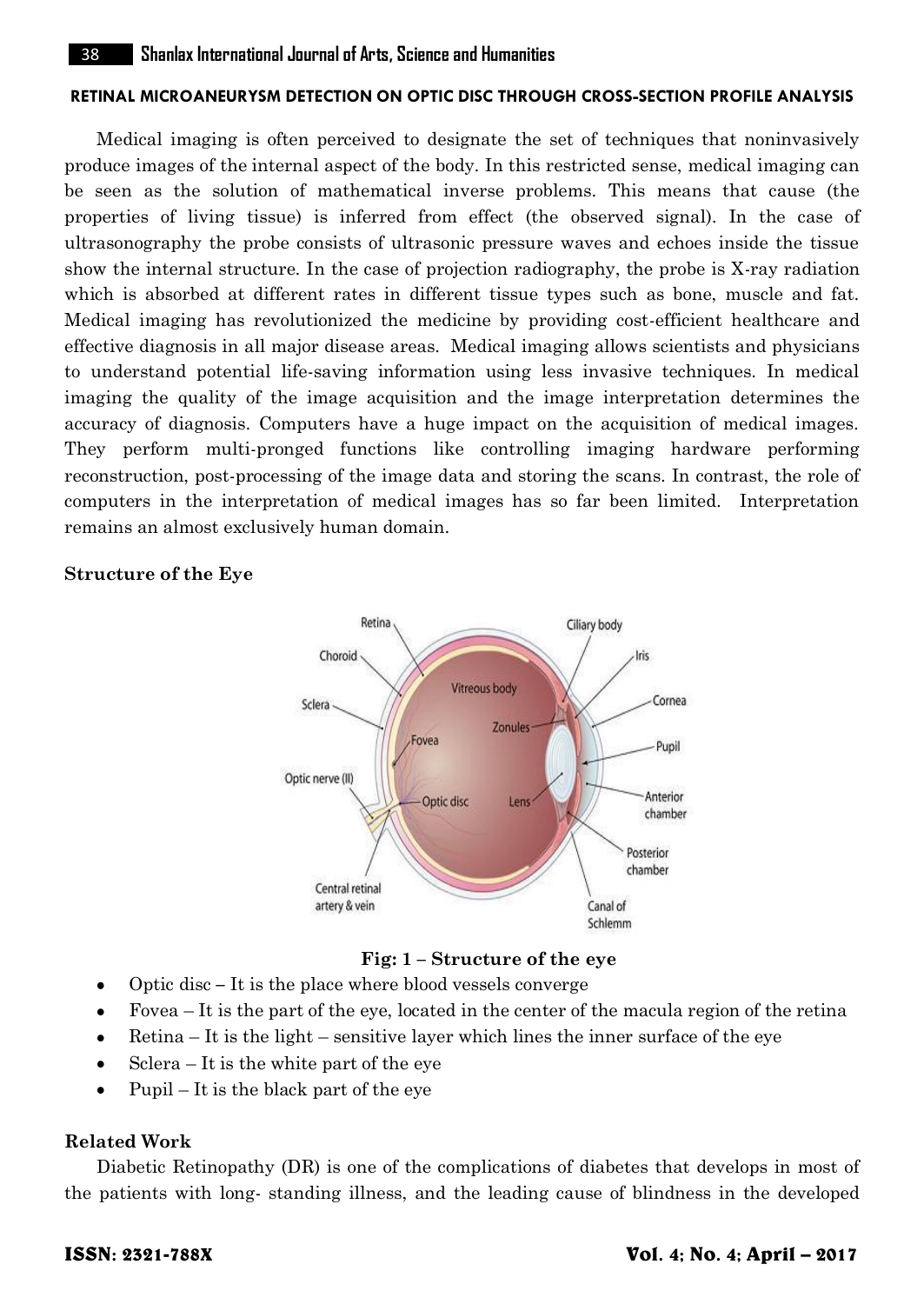countries. Effective treatments for DR are available, though it requires early diagnosis and the continuous monitoring of diabetic patients. Diagnosis of DR is performed by the evaluation of retinal images. Some of the papers related to the project are below;

- 1. This paper presents the mathematical morphology method to detect and eliminate the optic disc (OD) and the blood vessels. Detection of optic disc and the blood vessels are the necessary steps in the detection of diabetic retinopathy because the blood vessels and the optic disc are the normal features of the retinal image. And also, the optic disc and the exudates are the brightest portion of the image. Detection of optic disc and the blood vessels can help the ophthalmologists to detect the diseases earlier and faster. Optic disc and the blood vessels are detected and eliminated by using mathematical morphology methods such as closing, filling, morphological reconstruction and Otsu algorithm. The objective of this paper is to detect the normal features of the image. By using the result, the ophthalmologists can detect the diseases easily.
- 2. In this paper, the detection of microaneurysms is a key element as a new microaneurysms segmentation technique has been proposed based on a novel application of the radon transform, which is able to identify these lesions without any previous knowledge of the retina morphological features and with minimal image preprocessing. The algorithm has been evaluated on the Retinopathy Online Challenge public dataset, and its performance compares with the best current techniques. The performance is particularly good at low false positive ratios, which makes it an ideal candidate for diabetic retinopathy screening systems.
- 3. A method for the automatic detection of microaneurysms (MAs) in color retinal images is proposed in this paper. The recognition of MAs is an essential step in the diagnosis and grading of diabetic retinopathy. The proposed method realizes MA detection through the analysis of directional cross-section profiles centered on the local maximum pixels of the preprocessed image. Peak detection is applied on each profile, and a set of attributes regarding the size, height, and shape of the peak are calculated subsequently. The statistical measures of these attribute values as the orientation of the cross-section changes constitute the feature set that is used in a naive Bayes classification to exclude spurious candidates. We give a formula for the final score of the remaining candidates, which can be thresholded further for a binary output. The proposed method has been tested in the Retinopathy Online Challenge, where it proved to be competitive with the state-of-the-art approaches. We also present the experimental results for a private image set using the same classifier setup.
- 4. In this research paper, the authors proposed a MA detector that provides remarkable results from two aspects. One way is to ensure high reliability and raise accuracy to consider ensemble-based systems. In MA detection, detectors provide spatial coordinates as centers of potential MA candidates. The use of well-known ensemble techniques would require a classification of each pixel, which can be misleading in our context, since different algorithms extract MAs with different approaches and the MA centers may not coincide exactly. To overcome this difficulty, close MA candidates of the individual detectors are gathered and applied a voting scheme on them. In this research, a framework to build MA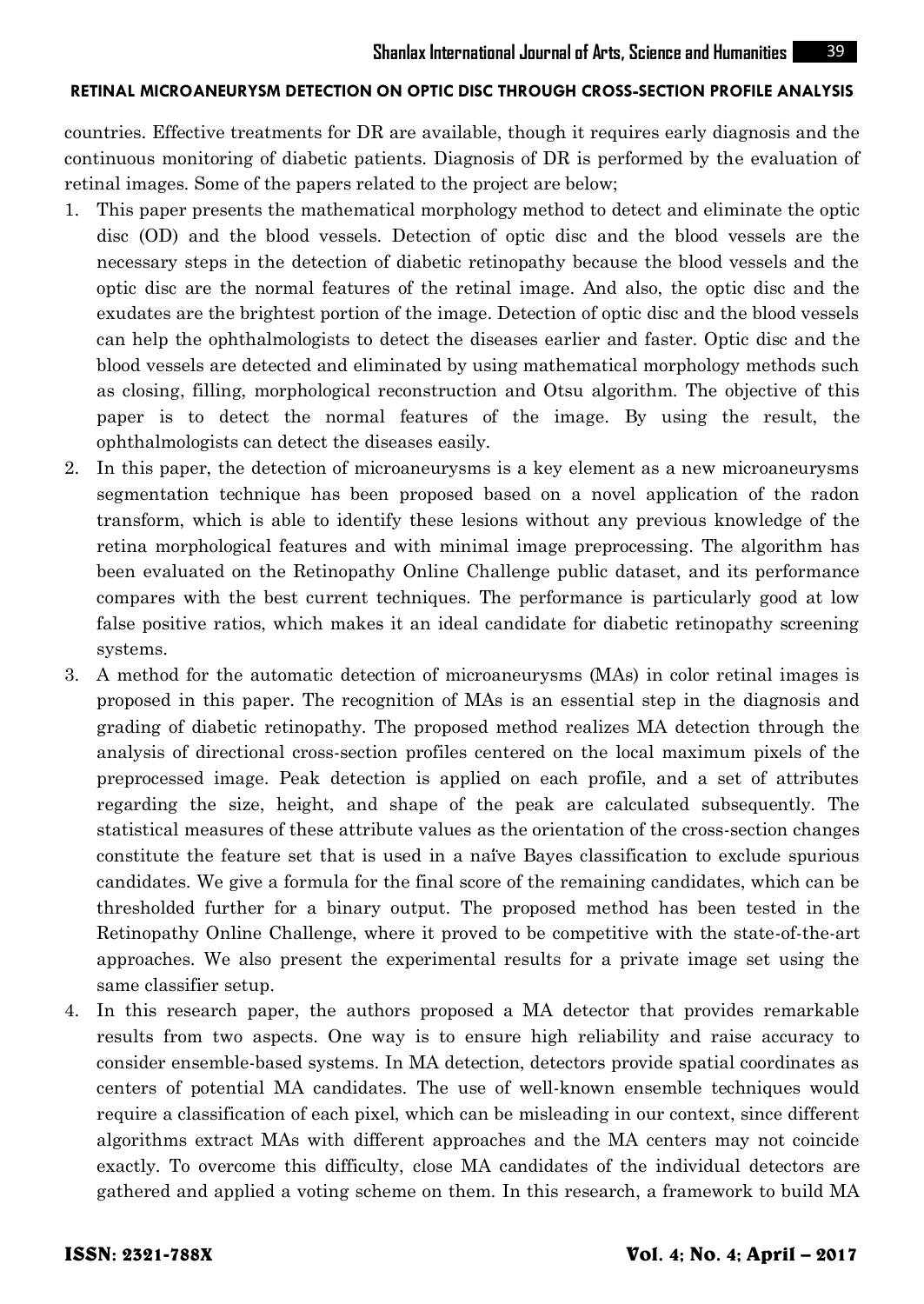detector ensembles is proposed based on the combination of the internal components of the detectors not only on their output as. To increase the accuracy of such ensembles, identification of the weak points of MA detection is a must. Most MA detectors tackle this problem in the following way: first, the green channel of the fundus image is extracted and preprocessed to enhance MA like characteristics. Then, in a coarse level step (which will be referred as candidate extraction in the rest of this research), all MA-like objects are detected in the image. Finally, a fine level algorithm (usually a supervised classifier) removes the potentially false detections based on some assumptions about MAs. The former investigations showed that the low sensitivity of MA detectors originates from the candidate extractor part. However, the sensitivity could be increased by applying proper preprocessing methods before candidate extraction. This technique causes a slight increment in the number of false positives, but it can be decreased by classification or voting. In this research, an effective MA detector based on the combination of preprocessing methods and candidate extractors has been proposed .An ensemble creation framework to select the best combination has been provided . An exhaustive quantitative analysis is also given to prove the superiority of our approach over individual algorithms. The grading performance of our method, which is proven to be competitive with other screening systems, has been investigated.

- 5. The disease diabetes has been thriving on the developing countries with a very fast rate. Prolonged Diabetes serves as the root of many comorbidities such as hypertension, cardiovascular diseases, kidney disorders etc. One of the comorbid condition includes retinal disorder which is commonly known as `Diabetic Retinopathy'(DR). In Diabetic retinopathy, retinal vessels are damaged due to high sugar level in the blood. Diabetic Retinopathy may cause irreversible blindness to the person. The visual impairment can be prevented if the condition is diagnosed early and by regularly consulting an expert ophthalmologist. But the number of patients to be checked for the disease is more as compared to the number of experts available in the field. Therefore we need a computerized screening system that will distinguish between a healthy or DR affected person. Thus the primary screening is done by the computerized scheme so that the workload of ophthalmologists can be reduced. According to the ophthalmologists, the earliest evidence for DR presence is Microaneurysm (MA). Thus accurate detection of these lesions leads to the early detection of disease. Computerized diagnosis insures reliable and accurate detection of MAs. The paper describes a computerized method for detection of MAs.
- 6. The automation of screening of diabetic retinal fundus images is widely studied. It is essential for early detection of diabetic retinopathy. The automated systems involve accurate detection of lesions like microaneurysms as they play vital role in the grading of diabetes. This paper proposes microaneurysms detection in three simple steps. The coarse segmentation using Canny's edge gradient,the feature extraction using Differential Morphological Profiles and classification of regions. The Differential Morphological Profiles are used to provide local features like size, shape and intensity of the objects. The use of local information limits the need of high dimensional classification. The work also shows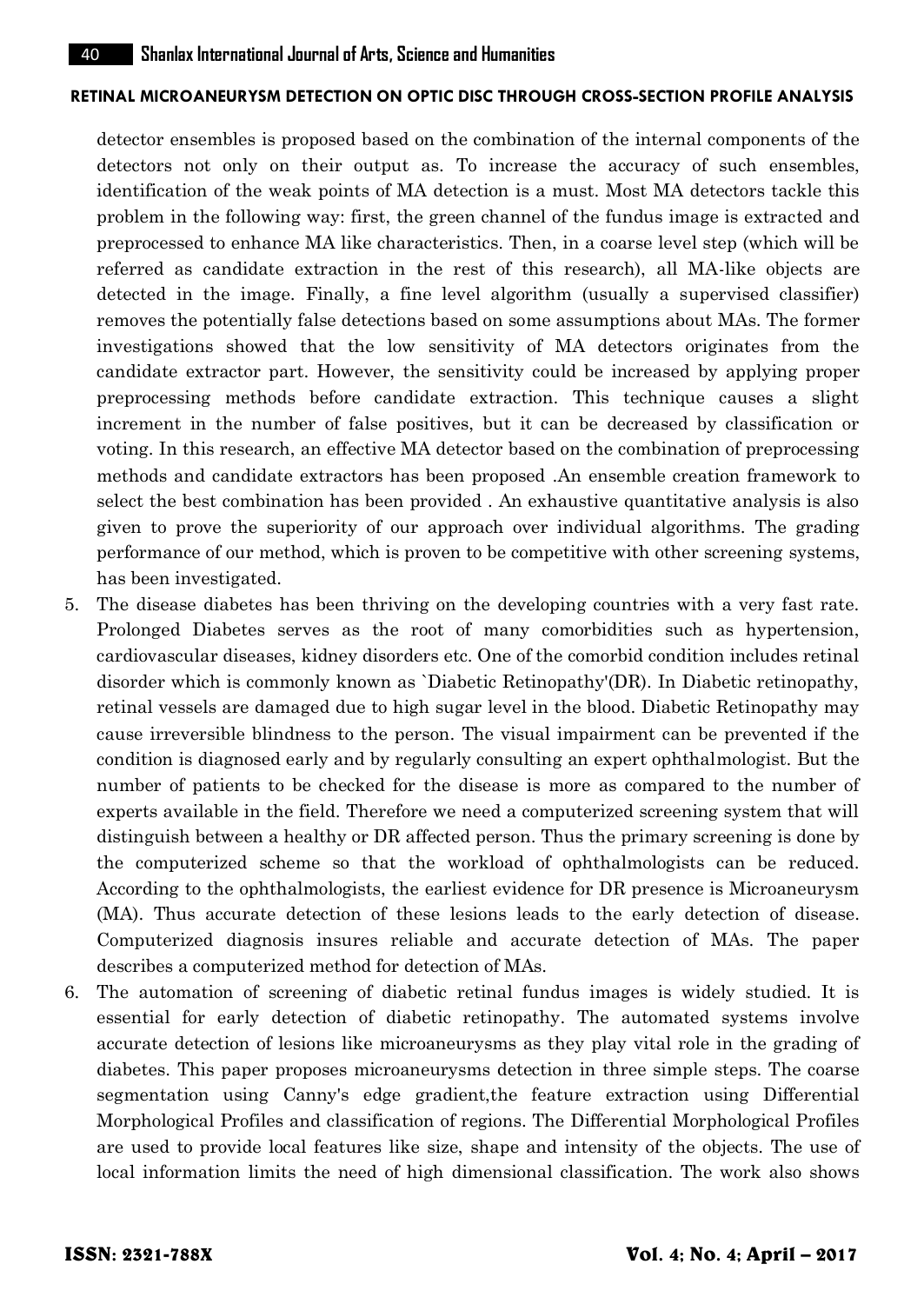that the combination of differential morphological profile with statistical features increase classification accuracy.

#### **Proposed Work**

Optic disc (OD) detection is a main step while developing automated screening systems for Diabetic Retinopathy. A method to automatically detect the position of the OD in digital retinal fundus images starts by normalizing luminosity and contrast throughout the image using illumination equalization and adaptive histogram equalization methods respectively. The advantages of implemented system are; It achieves better result compared with the existing system, the performance has been increased and the MA has been detected accurately in the area of optic disc.



**Fig: 2 - Dataflow Diagram**

## **i. Modules**

#### **a) Image pre processing**

Preprocessing is beneficial to consider a certain amount of image smoothing before the actual step of detection. This is partially due to the fact that many images are available in the lossy compressed format resulting in the distortion of small structures such as MAs. The proposed method particularly relies on the local intensity distribution of MAs, it is important to reduce the effect of noise. In this, convolution with a Gaussian mask with a variance of 1.0. This amount of smoothing suppressed noise sufficiently while preserving true MAs.

## **b) Local Maximum Region Extraction**

A simple breadth-first search algorithm is applied for the calculation of grayscale morphological reconstruction. Pixels of the image are processed sequentially, and compared to their 8-neighbors. If all neighbors have a lower intensity, then the pixel itself is a LMR. If there is a neighboring pixel with higher intensity, then the current pixel may not be a maximum.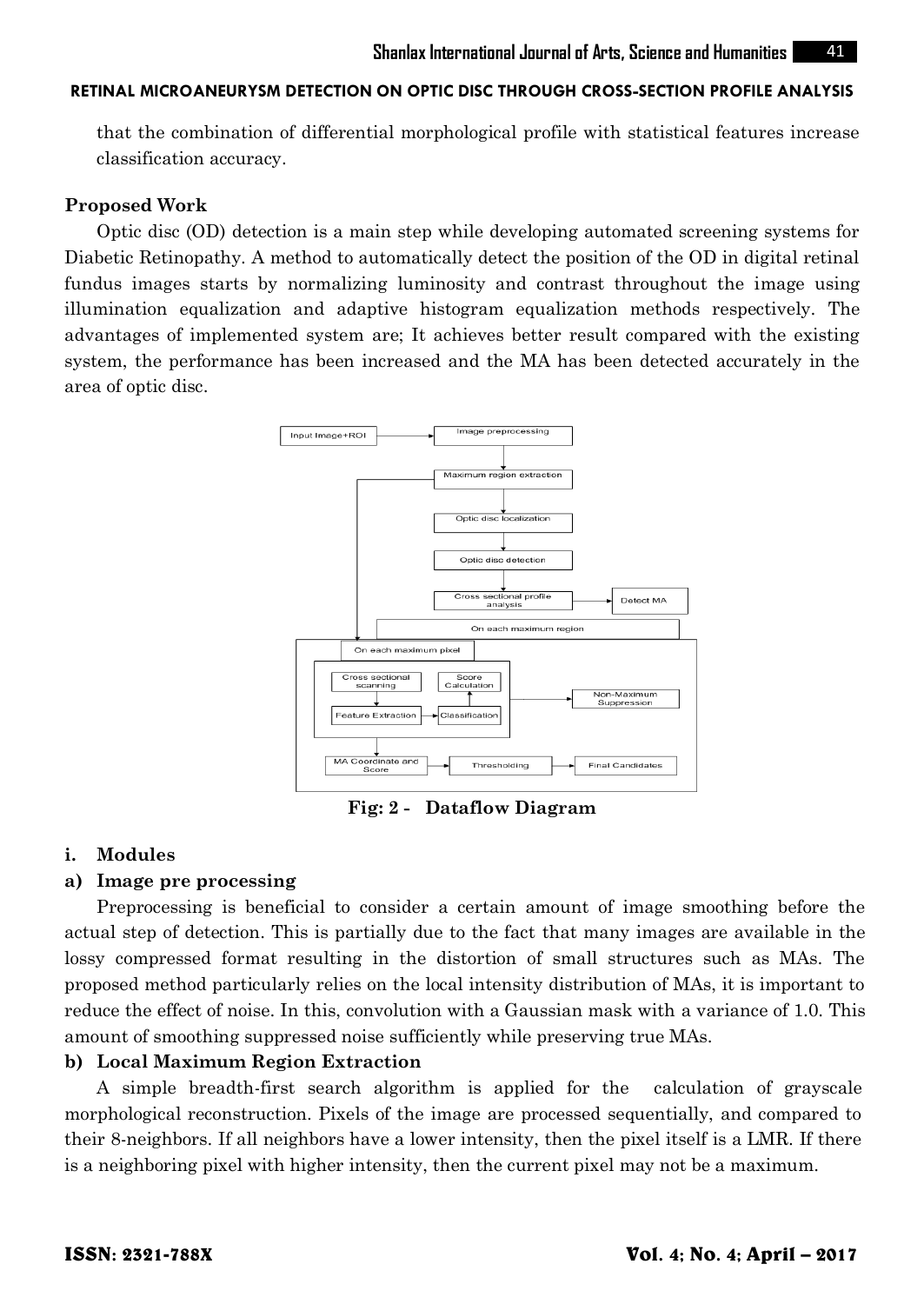#### **c) Cross-Sectional Scanning**

To examine the surrounding of a single maximum pixel in a MA candidate region, the intensity values along discrete line segments of different orientations, whose central pixel is the candidate pixel, are recorded. In this way, a set of cross-sectional intensity profiles is obtained.

## **d) Peak Detection and Property Measurement on the Cross-Section Profiles**

On the obtained cross-section profiles a peak detection step is performed. Our aim is to decide whether a peak is present at the centre of the profile, i.e., at the location of the candidate point for a specific direction. We calculate several properties of the peak, and the final feature set consists of a set of statistical measures that show how these values vary as the orientation of the cross-section is changing. This way, the variation of important characteristics, such as symmetry and shape of the structure, and its difference from the background may be numerically expressed.

## **e) Optic disc localization**

Localization of the optic disc is the first step in the technique. The purpose of localization is to have low processing rate and less computational cost in further steps. Steps for OD detection are as follows:

- $\bullet$ Image is pre-processed by averaging mask of size 31x31, in order to remove the background artifacts which can cause false localization.
	- where,  $\overline{Z}$ 's are values of image gray levels and R is the smoothed image
- Detect maximum gray values in an image histogram because the gray values of optic disc are brighter than the background value

## **f) Optic Disc Detection**

After localizing the optic disc we have to define the region of interest (ROI) for increasing the performance of optic disc detection. After smoothing the size of ROI was set to 130 x 130. After extraction of ROI, we have to detect the optic disc boundary using Hough Transform. The Hough Transform is used to identify the locations and orientations of retinal image features. This transform consists of parameterized description of a feature at any given location in the original image space

[11]. It can be used for representing objects that can be parameterized mathematically as in our case, a circle, can be parameterized by following equation.

# $(x-a)^2+(y-b)^2=r^2$

where  $(a, b)$  is the coordinate of centre of the circle that passes through  $(x, y)$  and r is its radius.

## **g) Feature Set and Classification**

After the cross-sectional scanning and peak detection steps are performed for every scan direction on a given candidate, we calculate several statistical measures of the resulting directional peak properties. The increasing-and decreasing ramp height values are stored in the RHEIGHTS set, likewise, the ramp slope values are stored in RSLOPES. The TWIDTHS, PWIDTHS, and PHEIGHTS sets contain the top width, peak width, and peak height values, respectively. Let μt, σt and CVt denote the respective mean, standard deviation and coefficient of variation of the values in set T, where the coefficient of variation is the ratio of the standard deviation and the mean, i.e.,  $CV = \sigma/\mu$ . We consider the following feature set for classification: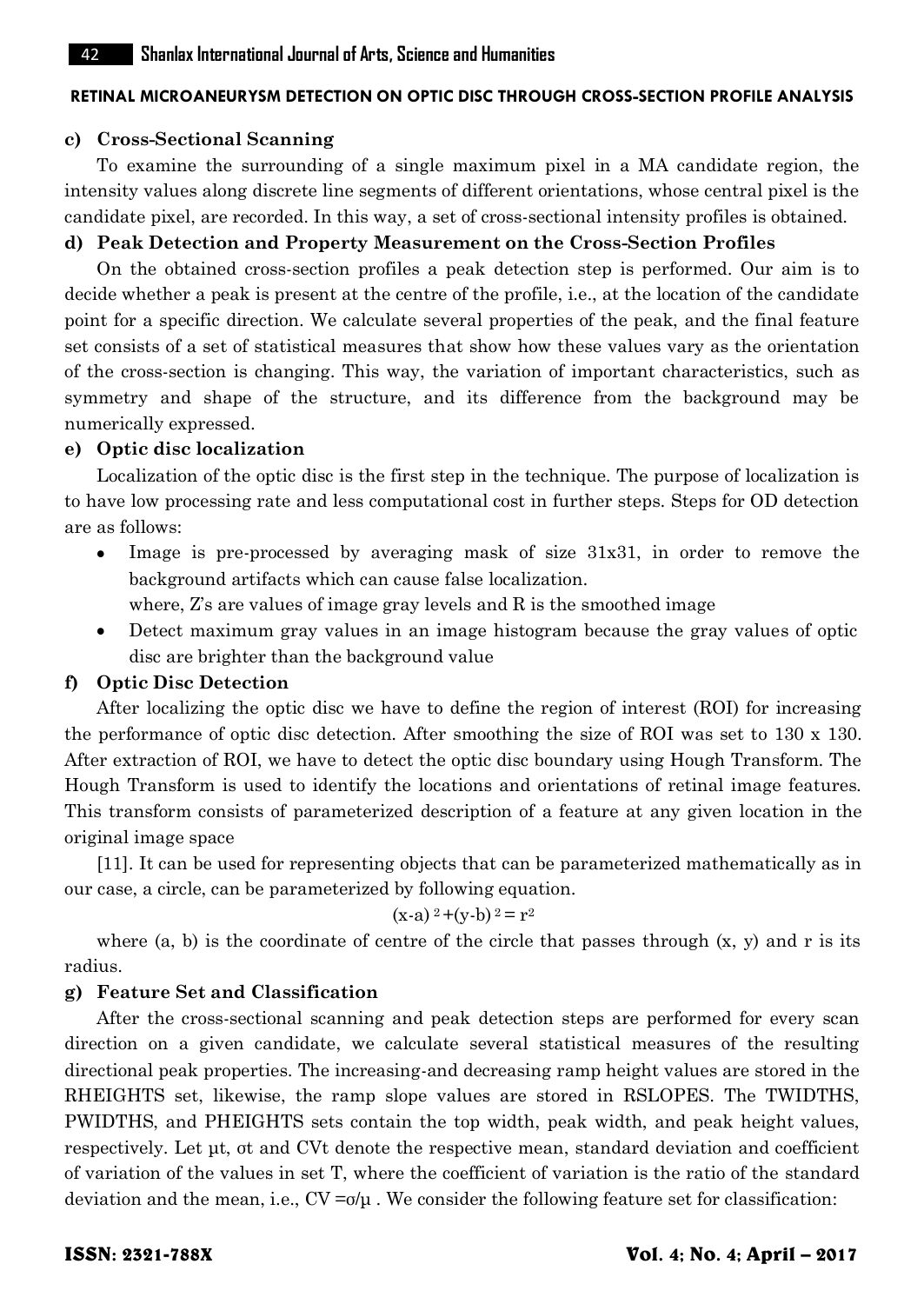$F=\{u$ 

# PWIDTHS, σPWIDTHS, μTWIDTHS, σTWIDTHS, σRSLOPES, CVRHEIGHTS, CVPHEIGHTS}

For classification, a naïve Bayes (NB) classifier, a simple and robust probabilistic algorithm that assumes the individual features to be independent is used. The training set consists of both positive and negative MA examples.

## **h) MA Score Calculation and Non-maximum Suppression**

To meet the requirements of a real-life DR screening system, score values are assigned to the MA candidates that were classified as true MAs, which score considers the shape, symmetry, sharpness and contrast of the candidate. The score is constructed in such a way that stronger, more visible MAs achieve higher score than faint ones. The MA score is calculated using the formula

 $\label{eq:score} score = \frac{min_{p_{NBIOMTS}}}{1 + \sigma_{p_{WBDTMS}} + \sigma_{TWIOTMS} + \sigma_{RSLOPSS} + \sigma_{RRIOTMS} + \sigma_{PHIOTMS}}$ 

## **Conclusion and Future Work Conclusion**

The detection of MAs on the optic disc is based on the principle of analyzing directional cross-section profiles centered on the candidate pixels of the preprocessed image. The number of pixels to be processed is significantly reduced by only considering the local maxima of the preprocessed image. We apply peak detection on each profile, and calculate a set of values that describe the size, height, and shape of the central peak. The statistical measures of these values as the orientation of the cross-section changes constitute the feature set used in a classification step to eliminate false candidates. A formula to calculate the final score of the remaining candidates based on the obtained feature values is proposed. Experimental result provides better result when compare with the existing one.

# **Future work**

Future work includes automatic fovea detection as an extension of the present work. Fovea is the most important part of the eye for human vision, located in the center of the macula region of the retina. The fovea is responsible for sharp central vision which is necessary in humans for activities where visual detail is of primary importance, such as reading and driving**.** The size of fovea zone in retinal eye images has a relation with various diseases and when the delicate cones of the fovea are destroyed, it may lead to blindness.

# **References**

- 1. Oakar Phyo, Aung Soe Khaing , "Automatic detection of optic disc and blood vessels from retinal images using image processing techniques" , 2013 6th International Congress on Image and Signal Processing(CISP),2013.
- 2. Giancardo.G, Meriaudeau.F, Karnowski.T .P, Li .Y, Tobin K.W and Chaum.E (2013), "Microaneurysm detection with radon transform - based classification on retina Images," in Procedings, IEEE Annual International Conference. EMBC,pp.5939– 5942.
- 3. Lazar. I, and Hajdu. A(2013),"Retinal microaneurysm detection through local rotating cross-section profile analysis," *IEEE Trans. Med Imaging.,*vol.32.No.2.